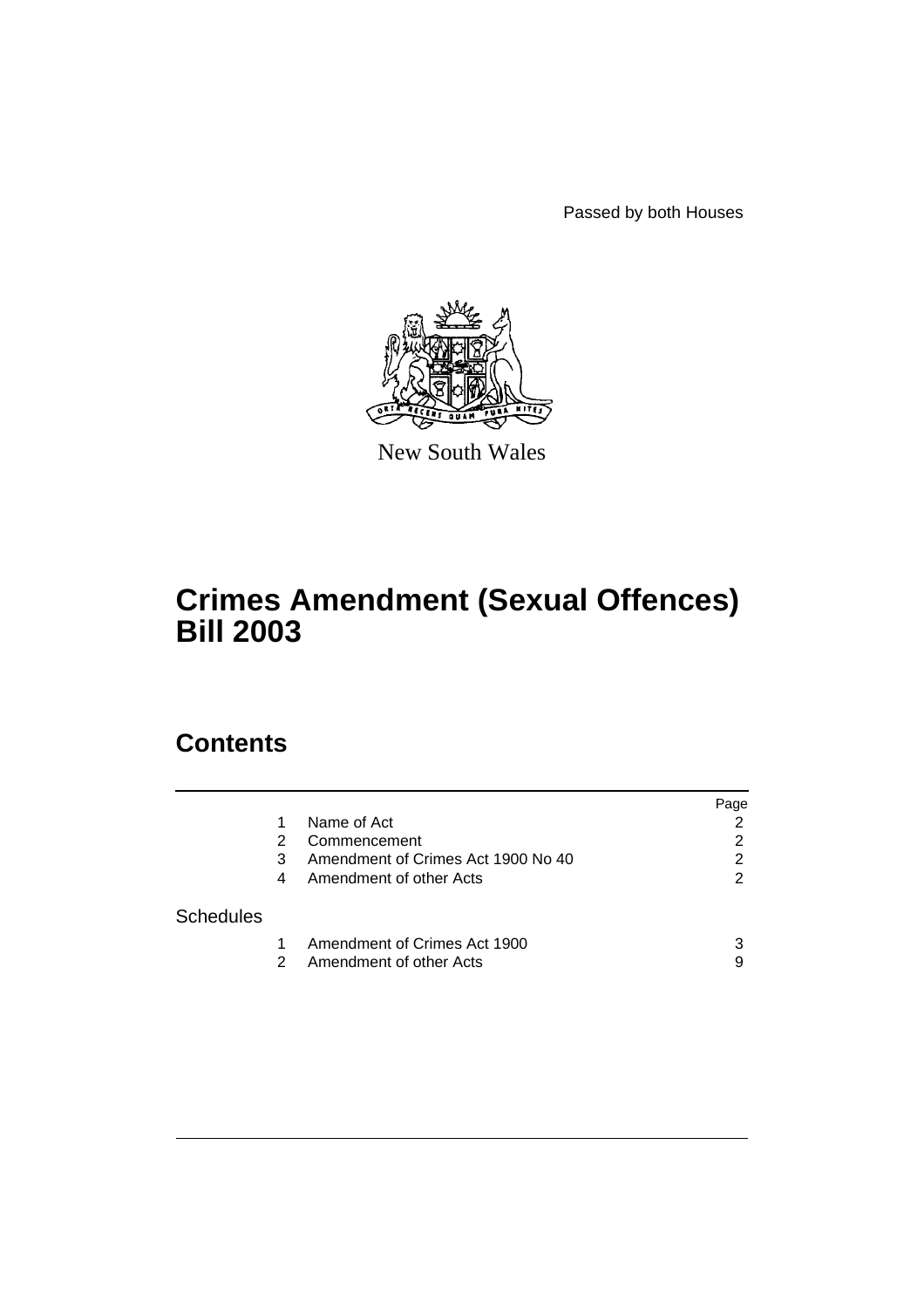*I certify that this PUBLIC BILL, which originated in the LEGISLATIVE ASSEMBLY, has finally passed the LEGISLATIVE COUNCIL and the LEGISLATIVE ASSEMBLY of NEW SOUTH WALES.*

> *Clerk of the Legislative Assembly. Legislative Assembly, Sydney, , 2003*



New South Wales

# **Crimes Amendment (Sexual Offences) Bill 2003**

Act No , 2003

An Act to amend the *Crimes Act 1900* to provide for the equal treatment of sexual offences against males and females and to increase the penalties for sexual offences against children; and for other purposes.

*I have examined this Bill, and find it to correspond in all respects with the Bill as finally passed by both Houses.*

*Chairman of Committees of the Legislative Assembly.*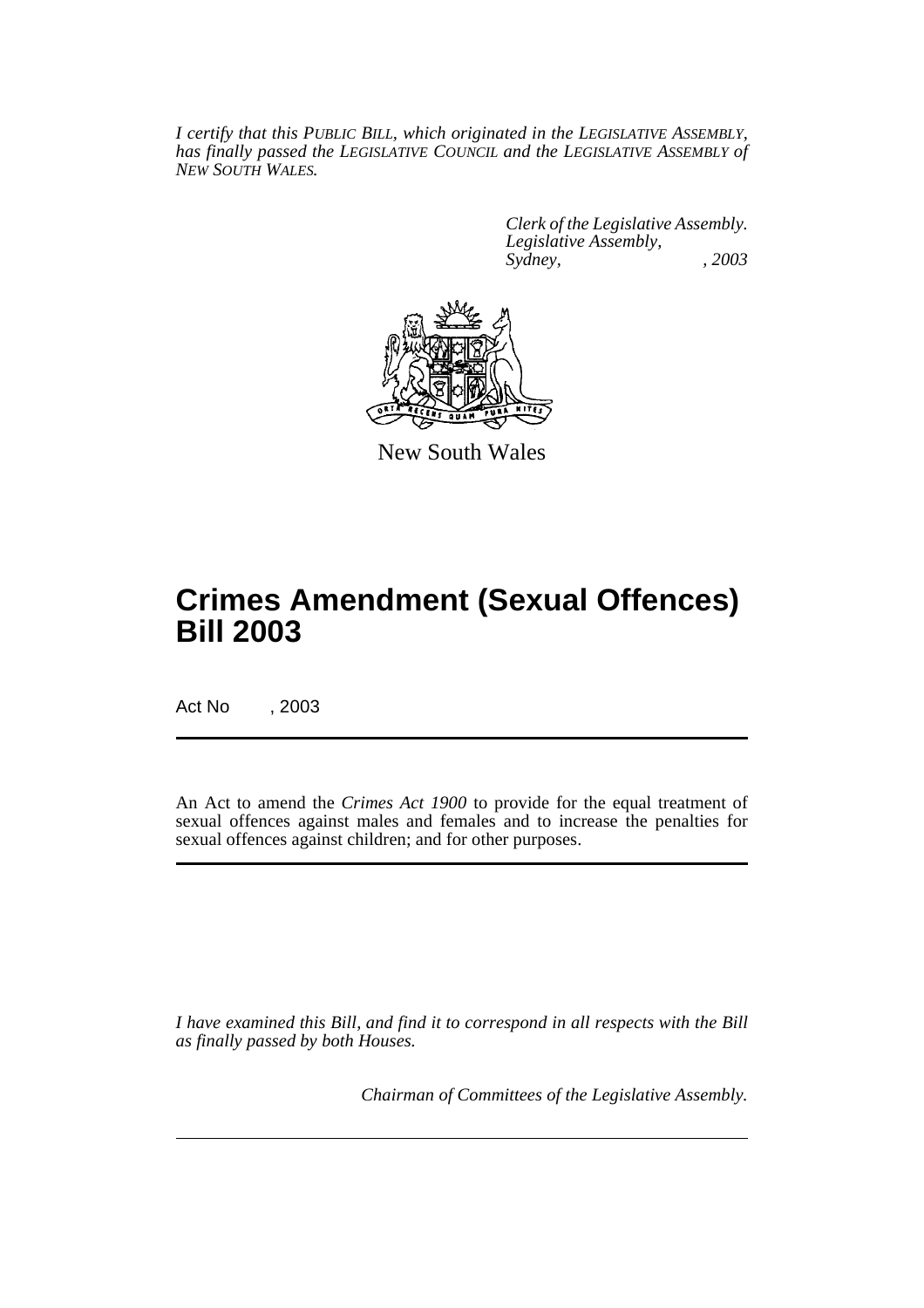### <span id="page-2-0"></span>**The Legislature of New South Wales enacts:**

### **1 Name of Act**

This Act is the *Crimes Amendment (Sexual Offences) Act 2003*.

### <span id="page-2-1"></span>**2 Commencement**

This Act commences on a day to be appointed by proclamation.

## <span id="page-2-2"></span>**3 Amendment of Crimes Act 1900 No 40**

The *Crimes Act 1900* is amended as set out in Schedule 1.

## <span id="page-2-3"></span>**4 Amendment of other Acts**

The Acts specified in Schedule 2 are amended as set out in that Schedule.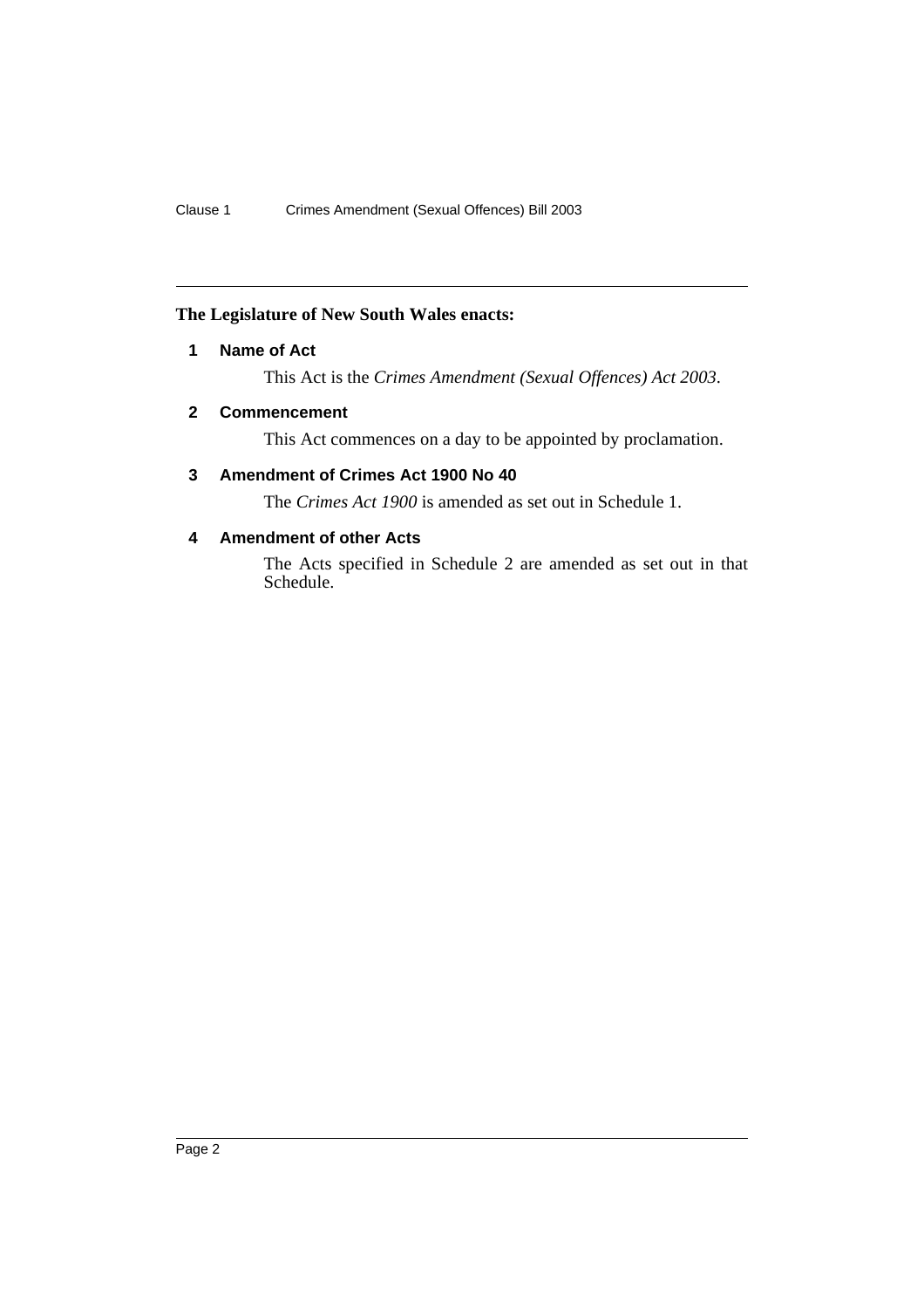Amendment of Crimes Act 1900 New York 1900 New York 1900 New York 1900 Schedule 1

# <span id="page-3-0"></span>**Schedule 1 Amendment of Crimes Act 1900**

(Section 3)

#### **[1] Section 61H Definition of "sexual intercourse" and other terms**

Omit "sections 61H–66F" from section 61H (1) and (2) wherever occurring.

Insert instead "this Division".

#### **[2] Section 61Q Alternative verdicts**

Omit "66C (1) or 66C (2)" from section 61Q (2).

Insert instead " $66C(3)$  or  $66C(4)$ ".

#### **[3] Section 61Q (3)**

Omit ", 66C (1) or 66C (2)". Insert instead "or 66C".

#### **[4] Section 61R Consent**

Insert "(or any other mistaken belief about the nature of the act induced by fraudulent means)" after "purposes" in section 61R (2) (a1).

#### **[5] Section 62 Carnal knowledge—proof**

Omit the section.

#### **[6] Section 63 Common law offences of rape and attempted rape abolished**

Insert at the end of the section:

(2) Parts 1 and 19 of the Eleventh Schedule make provision with respect to rape and other former sexual offences.

#### **[7] Sections 64, 69, 70, 78E and 78T**

Omit the sections and insert them, as clauses numbered 51, 52, 53, 54 and 55, after clause 50 in Part 19 of the Eleventh Schedule (as inserted by this Act).

### **[8] Section 66 Procuring etc carnal knowledge by fraud**

Omit the section.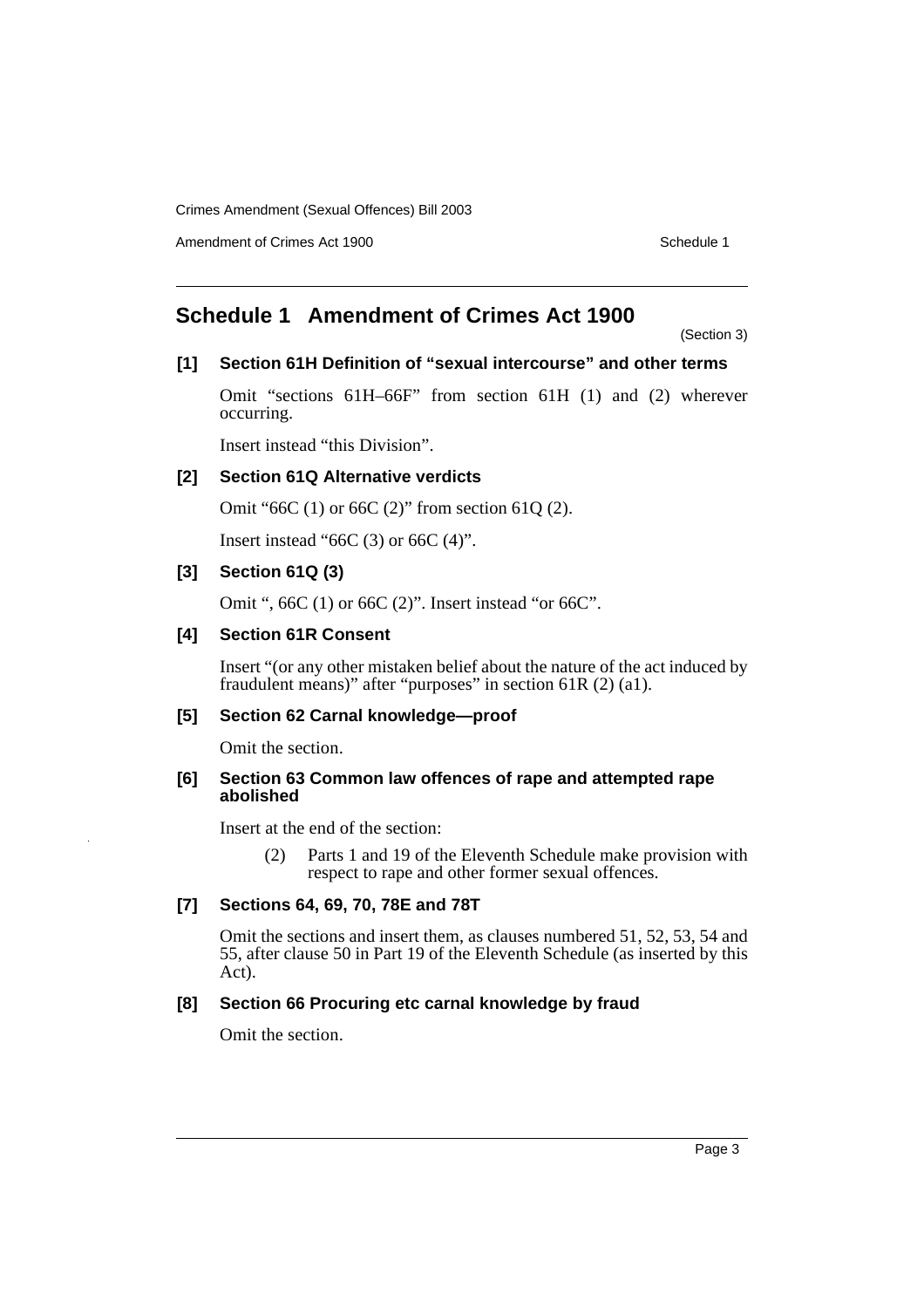Schedule 1 Amendment of Crimes Act 1900

#### **[9] Section 66C**

Omit the section. Insert instead:

#### **66C Sexual intercourse—child between 10 and 16**

#### (1) **Child between 10 and 14**

Any person who has sexual intercourse with another person who is of or above the age of 10 years and under the age of 14 years is liable to imprisonment for 16 years.

#### (2) **Child between 10 and 14—aggravated offence**

Any person who has sexual intercourse with another person who is of or above the age of 10 years and under the age of 14 years in circumstances of aggravation is liable to imprisonment for 20 years.

#### (3) **Child between 14 and 16**

Any person who has sexual intercourse with another person who is of or above the age of 14 years and under the age of 16 years is liable to imprisonment for 10 years.

#### (4) **Child between 14 and 16—aggravated offence**

Any person who has sexual intercourse with another person who is of or above the age of 14 years and under the age of 16 years in circumstances of aggravation is liable to imprisonment for 12 years.

- (5) In this section, *circumstances of aggravation* means circumstances in which:
	- (a) at the time of, or immediately before or after, the commission of the offence, the alleged offender maliciously inflicts actual bodily harm on the alleged victim or any other person who is present or nearby, or
	- (b) at the time of, or immediately before or after, the commission of the offence, the alleged offender threatens to inflict actual bodily harm on the alleged victim or any other person who is present or nearby by means of an offensive weapon or instrument, or
	- (c) the alleged offender is in the company of another person or persons, or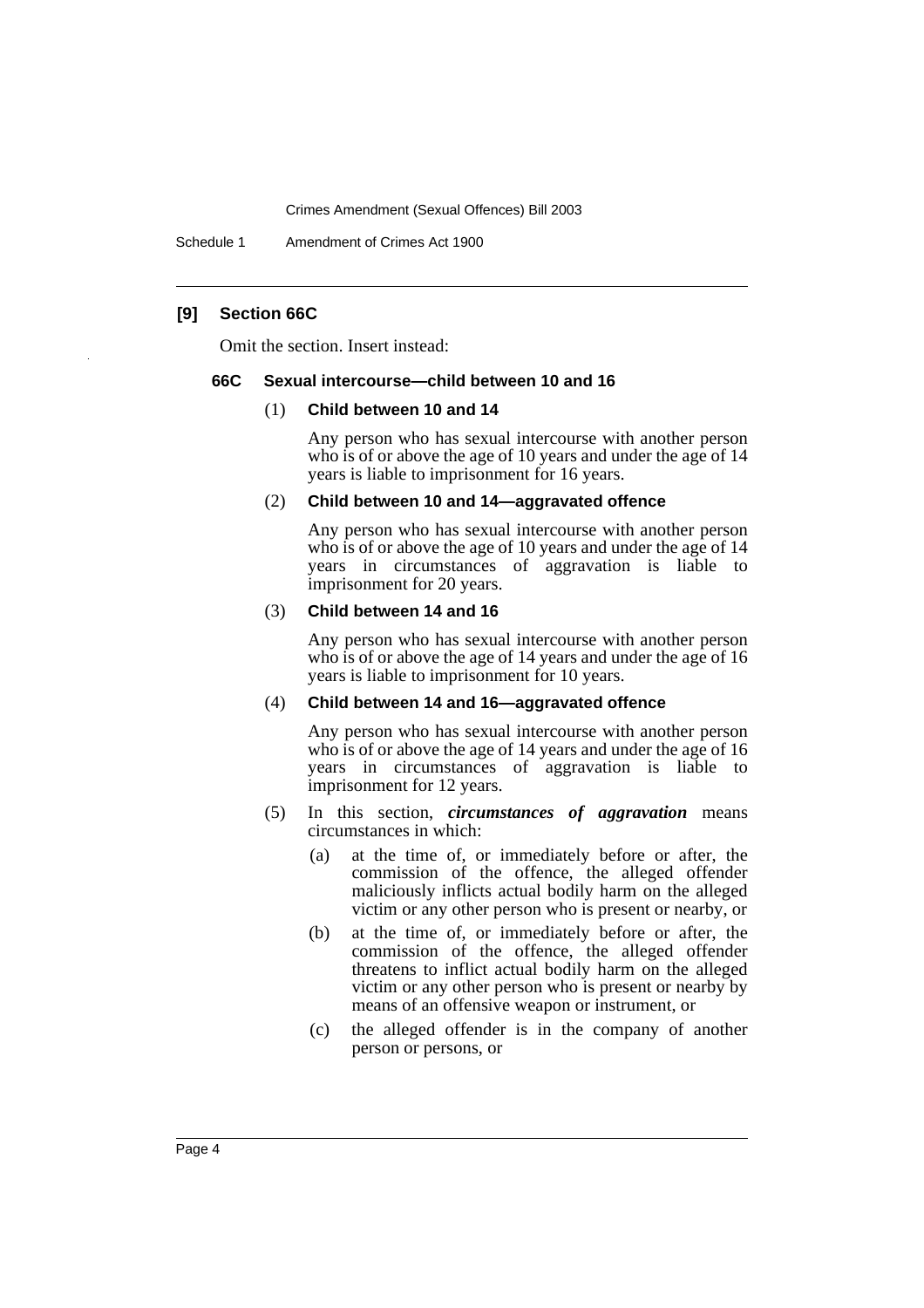Amendment of Crimes Act 1900 and the control of the Schedule 1

- (d) the alleged victim is (whether generally or at the time of the commission of the offence) under the authority of the alleged offender, or
- (e) the alleged victim has a serious physical disability, or
- (f) the alleged victim has a serious intellectual disability, or
- (g) the alleged offender took advantage of the alleged victim being under the influence of alcohol or a drug in order to commit the offence.

#### **[10] Section 66E Alternative verdicts**

Omit "16 years" from section 66E (1) (a). Insert instead "14 years".

#### **[11] Section 66E (1A) and (1B)**

Insert after section 66E (1):

- (1A) Where on the trial of a person for an offence under section 66C (2) or 66C (4) the jury is not satisfied that the accused is guilty of the offence charged, but is satisfied on the evidence that the accused is guilty of an offence under section 66C (1) or 66C (3), it may find the accused not guilty of the offence charged but guilty of the latter offence, and the accused is liable to punishment accordingly.
- (1B) Where on the trial of a person for an offence under section 66C (1) or 66C (2) the jury is not satisfied that the accused is guilty of the offence charged, but is satisfied on the evidence that the accused is guilty of an offence under section 66C (3) or 66C (4), it may find the accused not guilty of the offence charged but guilty of the latter offence, and the accused is liable to punishment accordingly.

#### **[12] Section 73**

Omit sections 73–75. Insert instead:

#### **73 Sexual intercourse with child between 16 and 18 under special care**

- (1) Any person who has sexual intercourse with another person who:
	- (a) is under his or her special care, and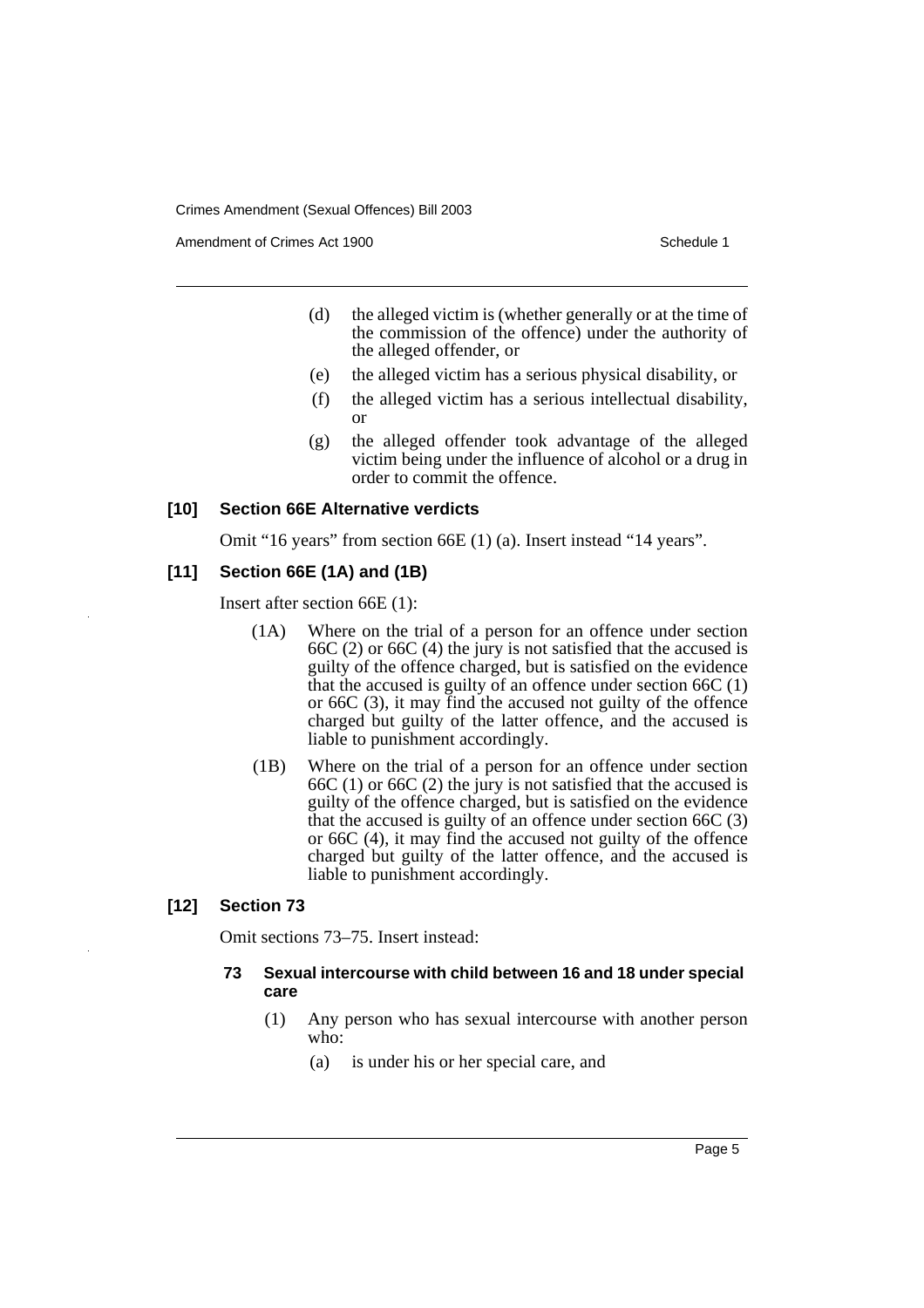Schedule 1 Amendment of Crimes Act 1900

(b) is of or above the age of 16 years and under the age of 17 years,

is liable to imprisonment for 8 years.

- (2) Any person who has sexual intercourse with another person who:
	- (a) is under his or her special care, and
	- (b) is of or above the age of 17 years and under the age of 18 years,

is liable to imprisonment for 4 years.

- (3) For the purposes of this section, a person (*the victim*) is under the special care of another person (*the offender*) if, and only if:
	- (a) the offender is the step-parent, guardian or foster parent of the victim, or
	- (b) the offender is a school teacher and the victim is a pupil of the offender, or
	- (c) the offender has an established personal relationship with the victim in connection with the provision of religious, sporting, musical or other instruction to the victim, or
	- (d) the offender is a custodial officer of an institution of which the victim is an inmate, or
	- (e) the offender is a health professional and the victim is a patient of the health professional.
- (4) Any person who attempts to commit an offence under subsection (1) or (2) is liable to the penalty provided for the commission of the offence.
- (5) A person does not commit an offence under this section if the person and the other person to whom the charge relates were, at the time the offence is alleged to have been committed, married to each other.

#### **[13] Section 77 Consent no defence in certain cases**

Omit "Except as provided by subsection (2), the" from section 77 (1).

Insert instead "The".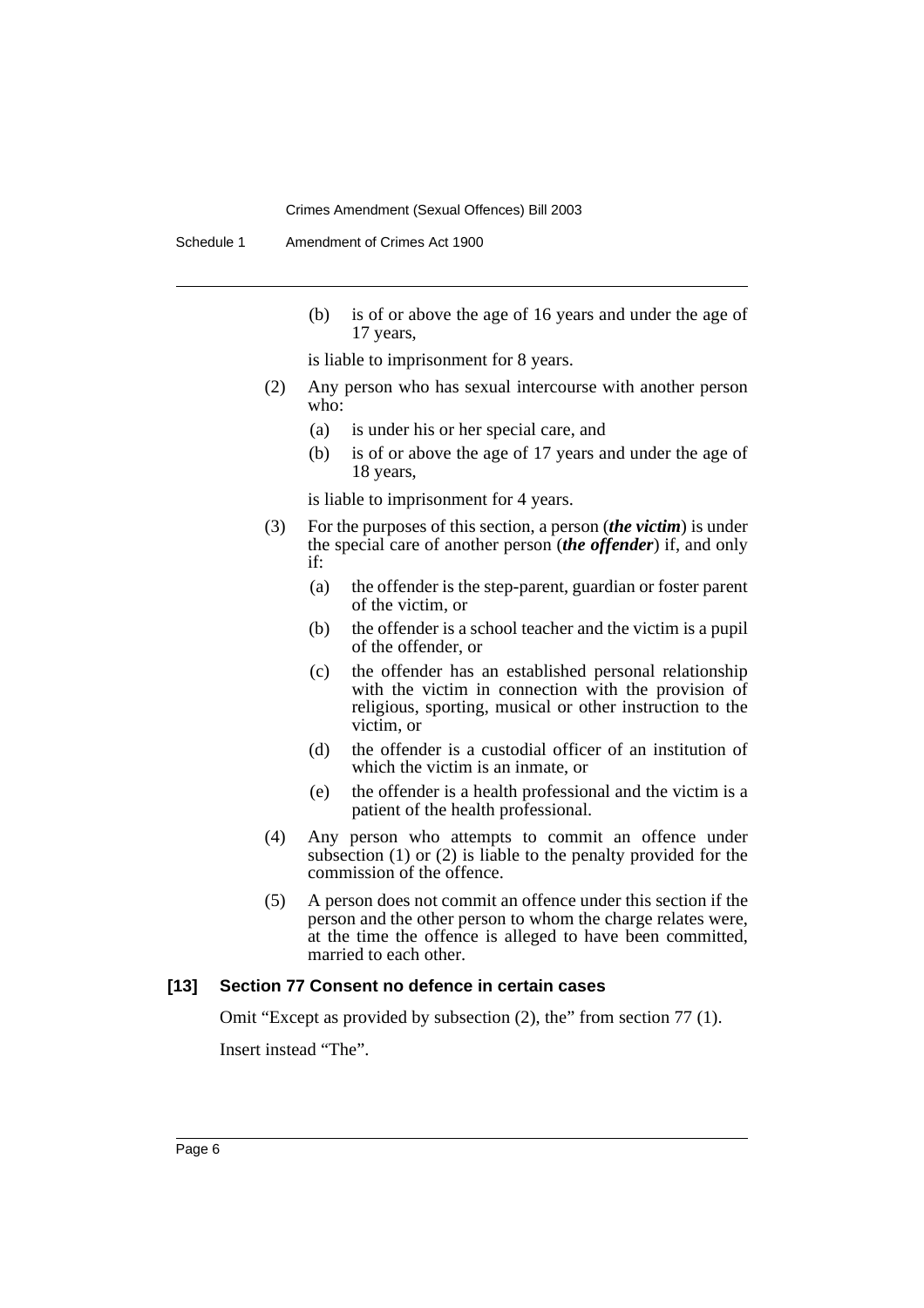Amendment of Crimes Act 1900 and the control of the Schedule 1

### **[14] Section 77 (2)**

Omit the subsection.

#### **[15] Section 78A**

Omit the section. Insert instead:

#### **78A Incest**

- (1) Any person who has sexual intercourse with a close family member who is of or above the age of 16 years is liable to imprisonment for 8 years.
- (2) For the purposes of this section, a *close family member* is a parent, son, daughter, sibling (including a half-brother or halfsister), grandparent or grandchild, being such a family member from birth.

#### **[16] Section 78B Incest attempts**

Omit "Whosoever, being a male, attempts to commit any offence under section 78A, shall be".

Insert instead "Any person who attempts to commit an offence under section 78A is".

#### **[17] Section 78D Removal from guardianship etc**

Omit the section.

#### **[18] Sections 78G, 78J, 78K, 78L, 78N, 78O, 78P, 78Q and 78R**

Omit the sections.

#### **[19] Section 80AA**

Insert after section 80A:

#### **80AA Referral to child protection agency**

On conviction of a person for an offence under this Division, the court may refer the matter to an appropriate child protection agency if the person against whom or with whom the offence was committed is under the authority of the offender.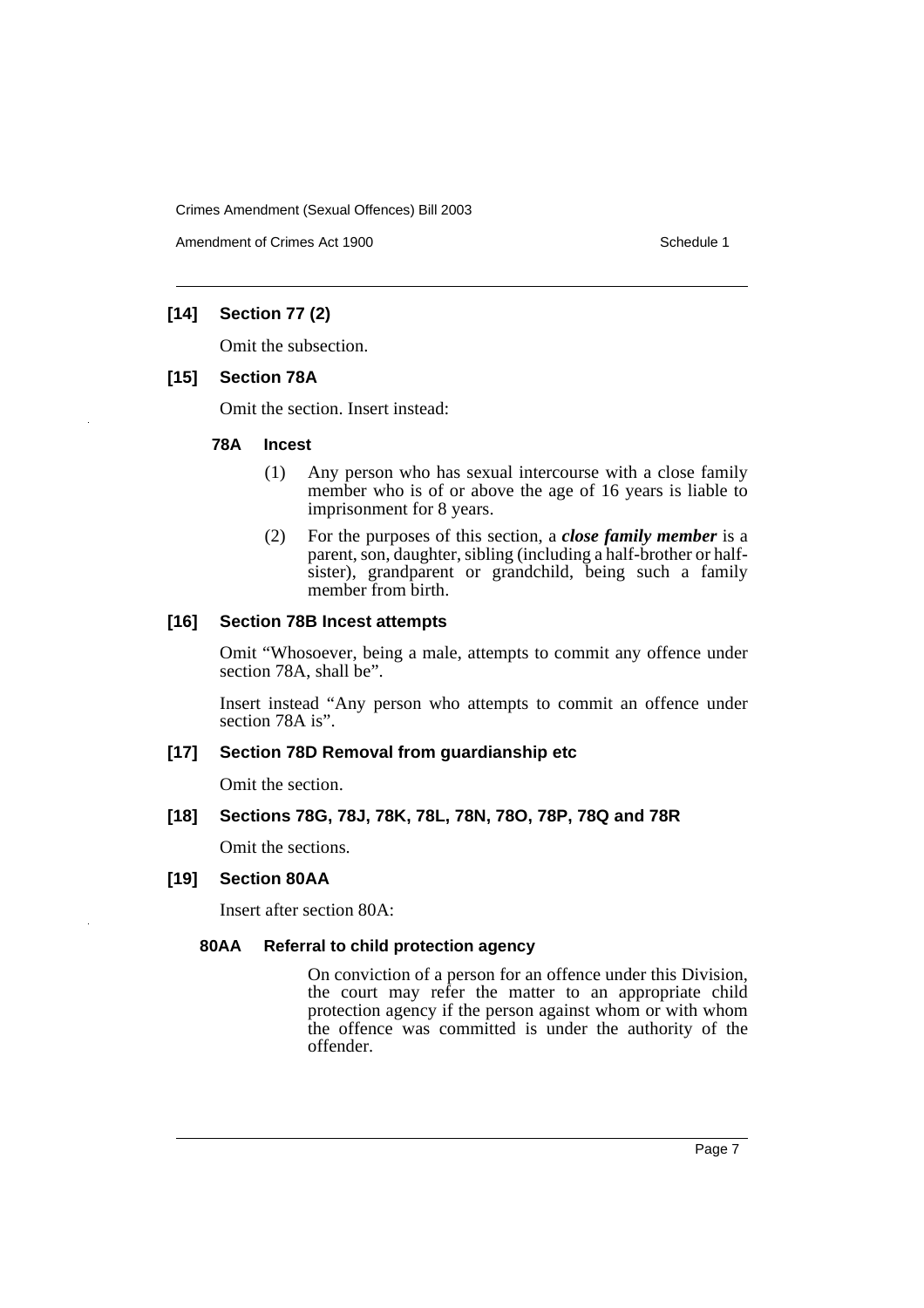Schedule 1 Amendment of Crimes Act 1900

**[20] Section 91D Promoting or engaging in acts of child prostitution**

Omit section 91D (2).

#### **[21] Section 91D (3)**

Omit ", except as provided by subsection (2)".

#### **[22] Eleventh Schedule Savings and transitional provisions**

Insert after Part 18:

# **Part 19 Crimes Amendment (Sexual Offences) Act 2003**

#### **49 Defence under section 77 (2)**

Section 77 (2), as in force before its repeal by the *Crimes Amendment (Sexual Offences) Act 2003*, continues to apply to offences committed before its repeal.

#### **50 Defence under section 91D (2)**

Section 91D (2), as in force before its repeal by the *Crimes Amendment (Sexual Offences) Act 2003*, continues to apply to offences committed before its repeal.